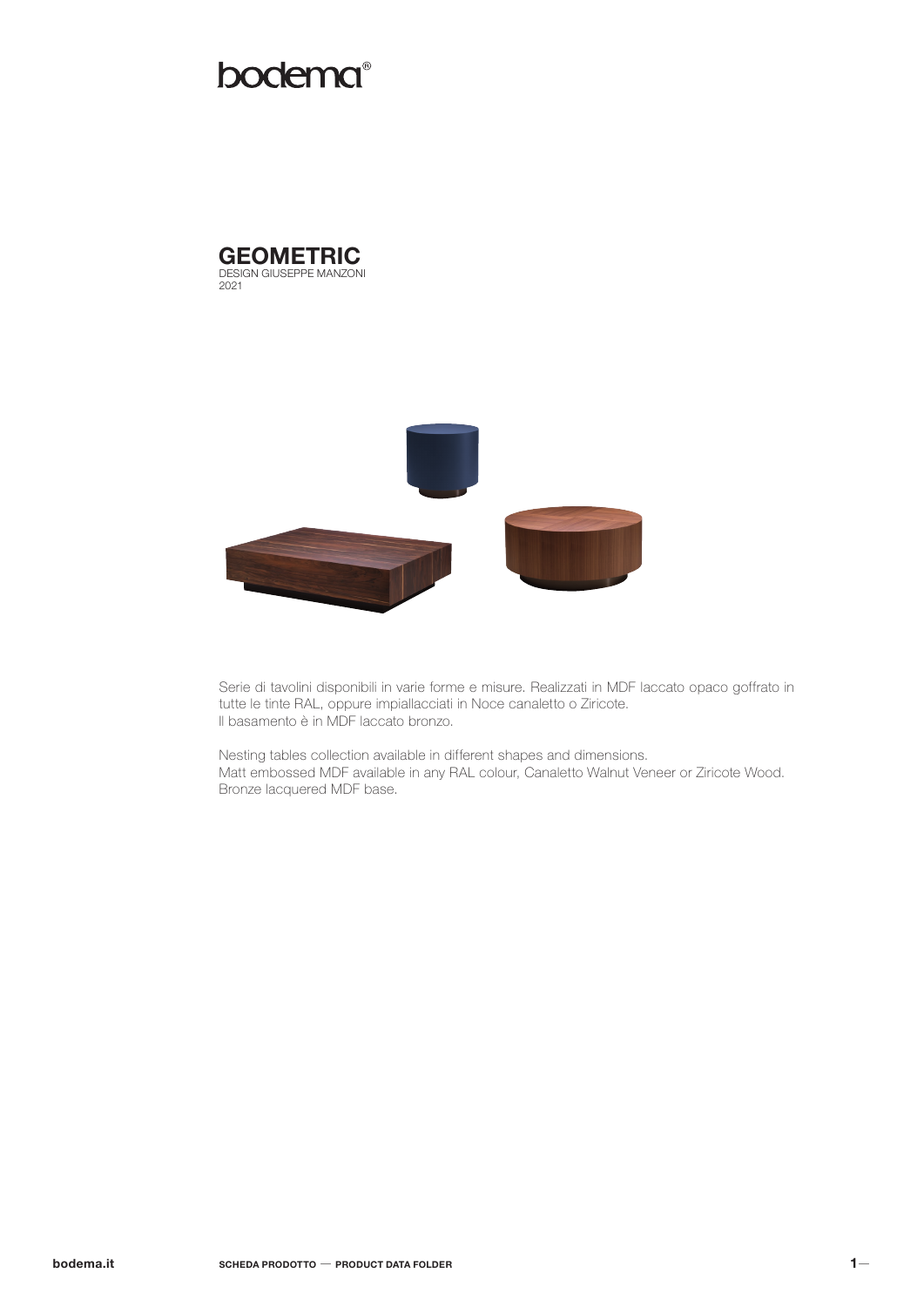## GEOMETRIC

DESIGN GIUSEPPE MANZONI 2021





80 31 1 /2"



GEO002 *coffee table 80x80 H35*



50 19 5 /8"

120 47 1 /4"





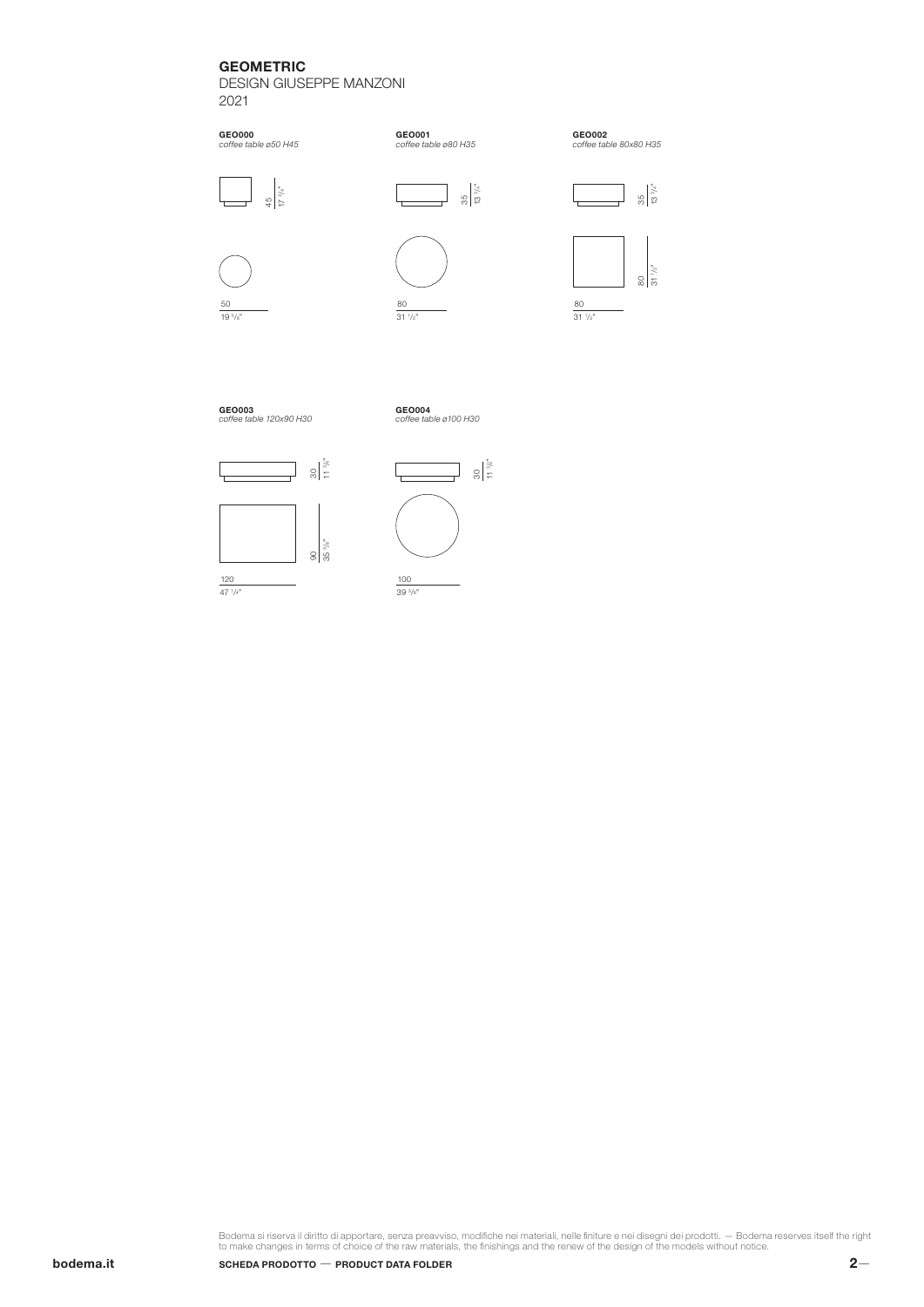# **bodema**®





#### **MATERIALI IMPIEGATI FINITURE**

1 PIANO MDF impiallacciato Noce Canaletto MDF impiallacciato Ziricote MDF laccato Finitura Opaca 2 BASAMENTO MDF finitura Bronzo

#### **MATERIALS USED FINISHES**

1 TOP MDF Canaletto Walnut Veneer MDF Ziricote Veneer MDF Lacquered Matt finish 2 BASE MDF Bronze Finish